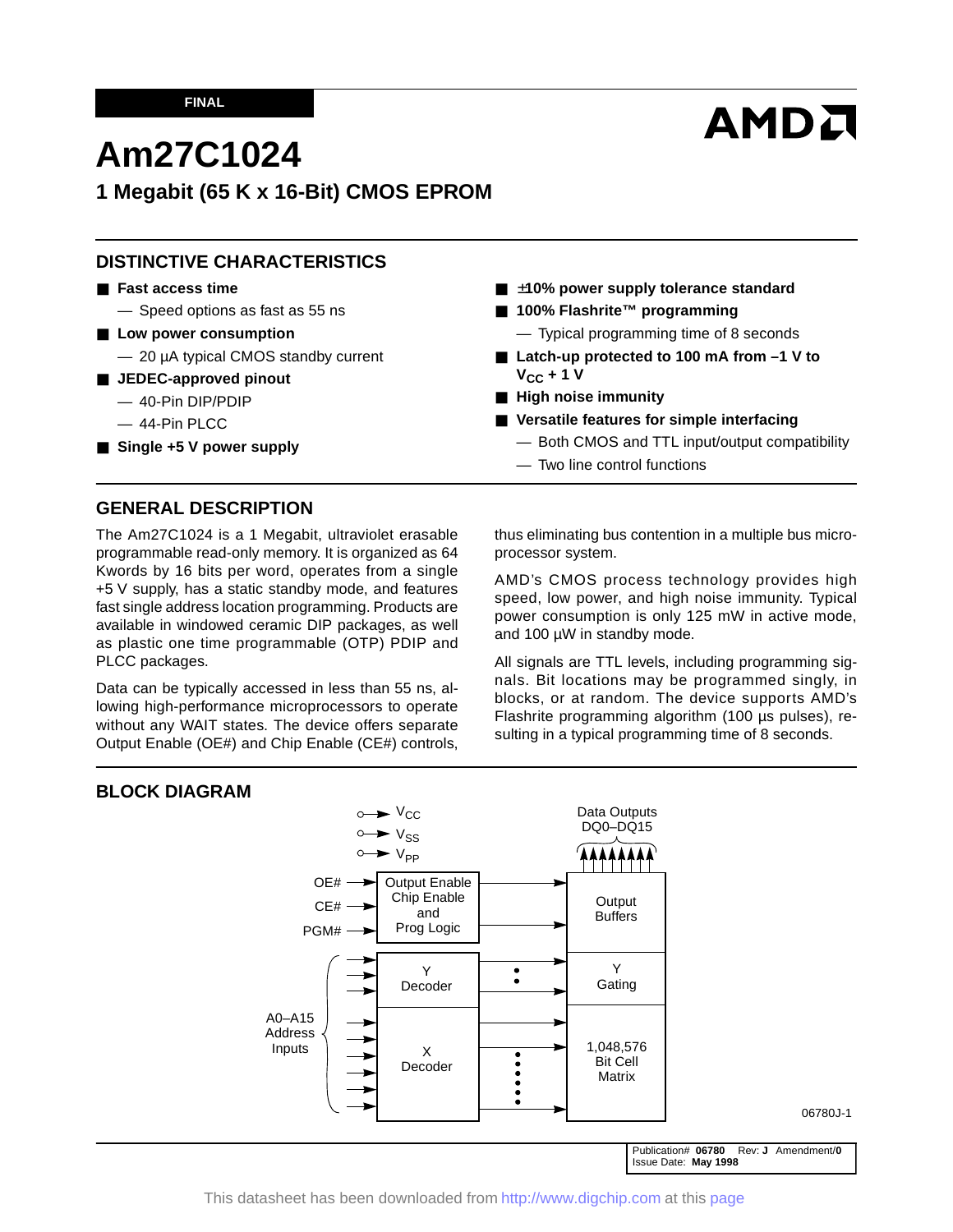## **PRODUCT SELECTOR GUIDE**

| <b>Family Part Number</b> | Am27C1024                       |     |       |     |        |        |        |        |
|---------------------------|---------------------------------|-----|-------|-----|--------|--------|--------|--------|
| <b>Speed Options</b>      | $V_{\text{CC}} = 5.0 V \pm 5\%$ | -55 |       |     |        |        |        | $-255$ |
|                           | $V_{CC}$ = 5.0 V $\pm$ 10%      | -55 | $-70$ | -90 | $-120$ | $-150$ | $-200$ |        |
| Max Access Time (ns)      |                                 | 55  | 70    | 90  | 120    | 150    | 200    | 250    |
| CE# (E#) Access (ns)      |                                 | 55  | 70    | 90  | 120    | 150    | 200    | 250    |
| OE# (G#) Access (ns)      |                                 | 40  | 40    | 45  | 50     | 65     | 75     | 75     |

## **CONNECTION DIAGRAMS**





#### **Notes:**



2. Don't use (DU) for PLCC.

## **PIN DESIGNATIONS**

| A0-A15          | $=$ Address Inputs         |                  |          |          |
|-----------------|----------------------------|------------------|----------|----------|
| CE# (E#)        | $=$ Chip Enable Input      | 16               |          |          |
| DQ0-DQ15        | $=$ Data Input/Outputs     | A0-A15           |          | 16       |
| OE# (G#)        | $=$ Output Enable Input    |                  | DQ0-DQ15 |          |
| PGM# (P#)       | $=$ Program Enable Input   | CE# (E#)         |          |          |
| $V_{CC}$        | $= V_{CC}$ Supply Voltage  | <b>PGM# (P#)</b> |          |          |
| V <sub>PP</sub> | $=$ Program Voltage Input  | OE# (G#)         |          |          |
| $V_{SS}$        | $=$ Ground                 |                  |          |          |
| <b>NC</b>       | $=$ No Internal Connection |                  |          | 06780J-4 |

## **LOGIC SYMBOL**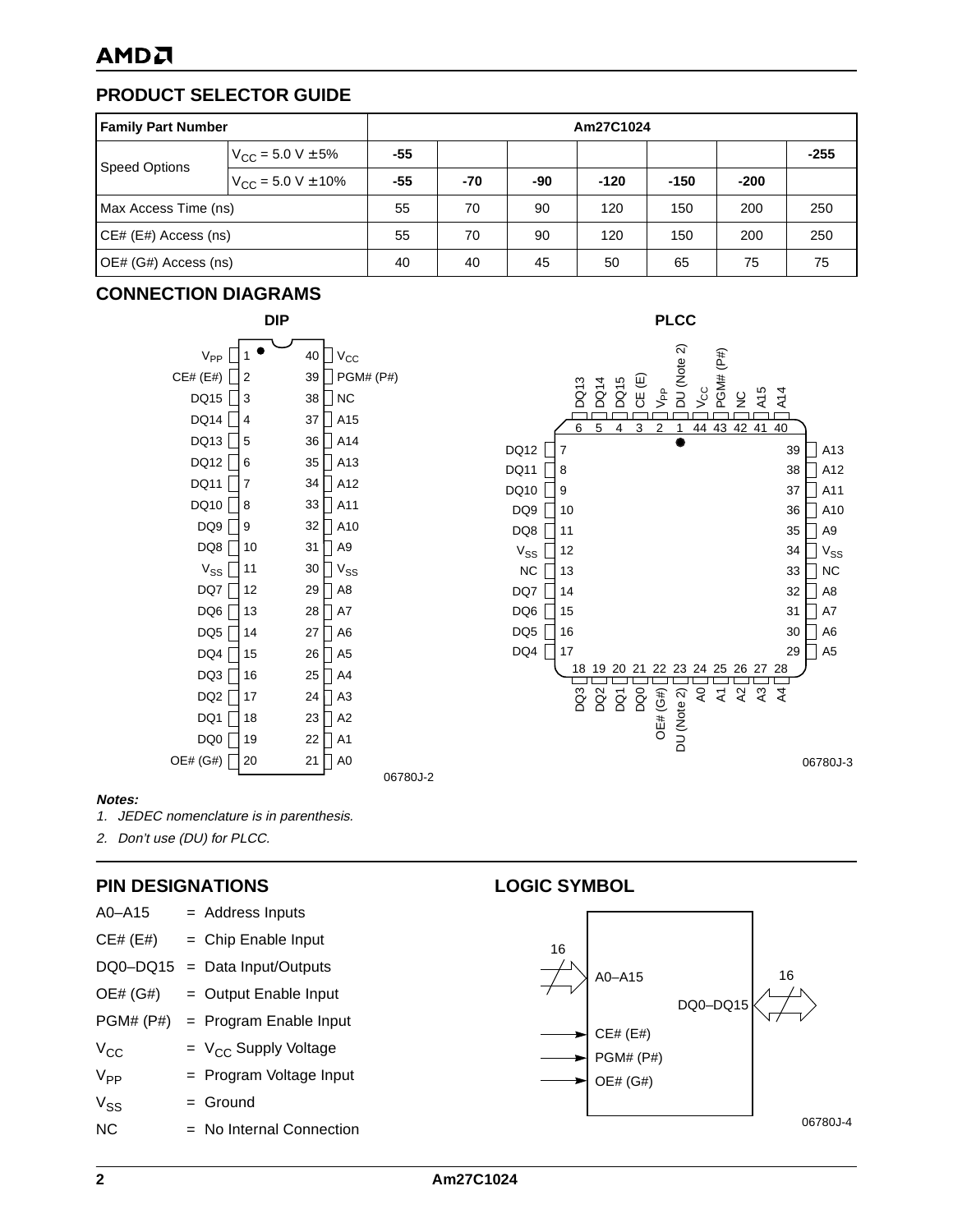## **ORDERING INFORMATION**

## **UV EPROM Products**

AMD standard products are available in several packages and operating ranges. The order number (Valid Combination) is formed by a combination of the following:



Am27C1024 1 Megabit (64 K x 16-Bit) CMOS UV EPROM

| <b>Valid Combinations</b>                      |                           |  |  |  |  |  |  |
|------------------------------------------------|---------------------------|--|--|--|--|--|--|
| AM27C1024-55<br>$V_{CC}$ = 5.0 V $\pm$ 5%      | DC5, DC5B, DI5, DI5B      |  |  |  |  |  |  |
| AM27C1024-55<br>$V_{CC}$ = 5.0 V $\pm$ 10%     |                           |  |  |  |  |  |  |
| AM27C1024-70                                   | DC, DCB, DI, DIB          |  |  |  |  |  |  |
| AM27C1024-90                                   |                           |  |  |  |  |  |  |
| AM27C1024-120                                  |                           |  |  |  |  |  |  |
| AM27C1024-150                                  | DC, DCB, DI, DIB, DE, DEB |  |  |  |  |  |  |
| AM27C1024-200                                  |                           |  |  |  |  |  |  |
| AM27C1024-255<br>$V_{\rm CC}$ = 5.0 V $\pm$ 5% | DC, DCB, DI, DIB          |  |  |  |  |  |  |

#### **Valid Combinations**

Valid Combinations list configurations planned to be supported in volume for this device. Consult the local AMD sales office to confirm availability of specific valid combinations and to check on newly released combinations.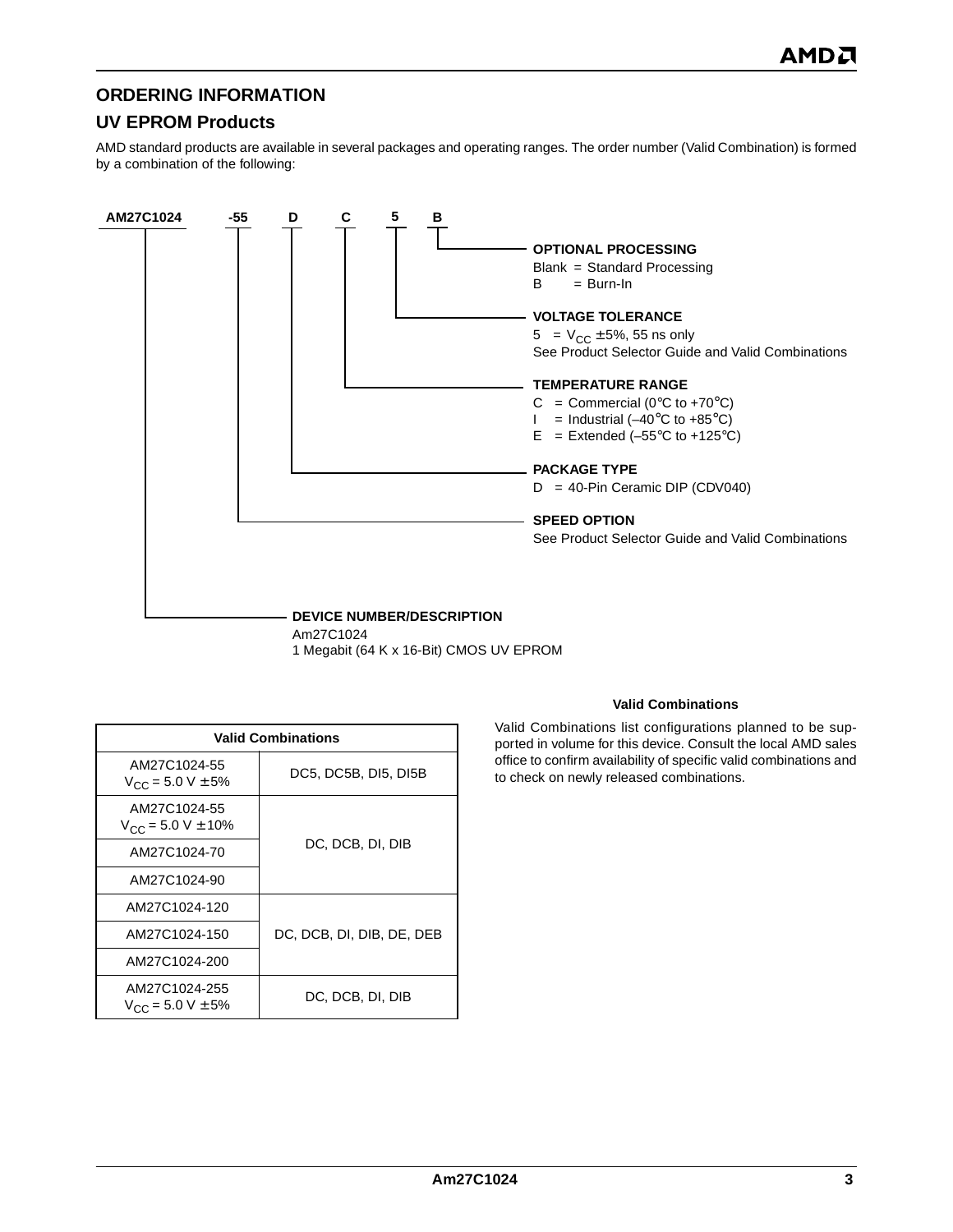## **ORDERING INFORMATION**

## **OTP EPROM Products**

AMD standard products are available in several packages and operating ranges. The order number (Valid Combination) is formed by a combination of the following:



1 Megabit (64 K x 16-Bit) CMOS OTP EPROM

| <b>Valid Combinations</b>                      |                    |  |  |  |  |  |
|------------------------------------------------|--------------------|--|--|--|--|--|
| AM27C1024-55<br>$V_{CC}$ = 5.0 V $\pm$ 5%      | PC5, PI5, JC5, JI5 |  |  |  |  |  |
| AM27C1024-55<br>$V_{CC}$ = 5.0 V $\pm$ 10%     |                    |  |  |  |  |  |
| AM27C1024-70                                   |                    |  |  |  |  |  |
| AM27C1024-90                                   |                    |  |  |  |  |  |
| AM27C1024-120                                  | JC, PC, JI, PI     |  |  |  |  |  |
| AM27C1024-150                                  |                    |  |  |  |  |  |
| AM27C1024-200                                  |                    |  |  |  |  |  |
| AM27C1024-255<br>$V_{\rm CC}$ = 5.0 V $\pm$ 5% |                    |  |  |  |  |  |

#### **Valid Combinations**

Valid Combinations list configurations planned to be supported in volume for this device. Consult the local AMD sales office to confirm availability of specific valid combinations and to check on newly released combinations.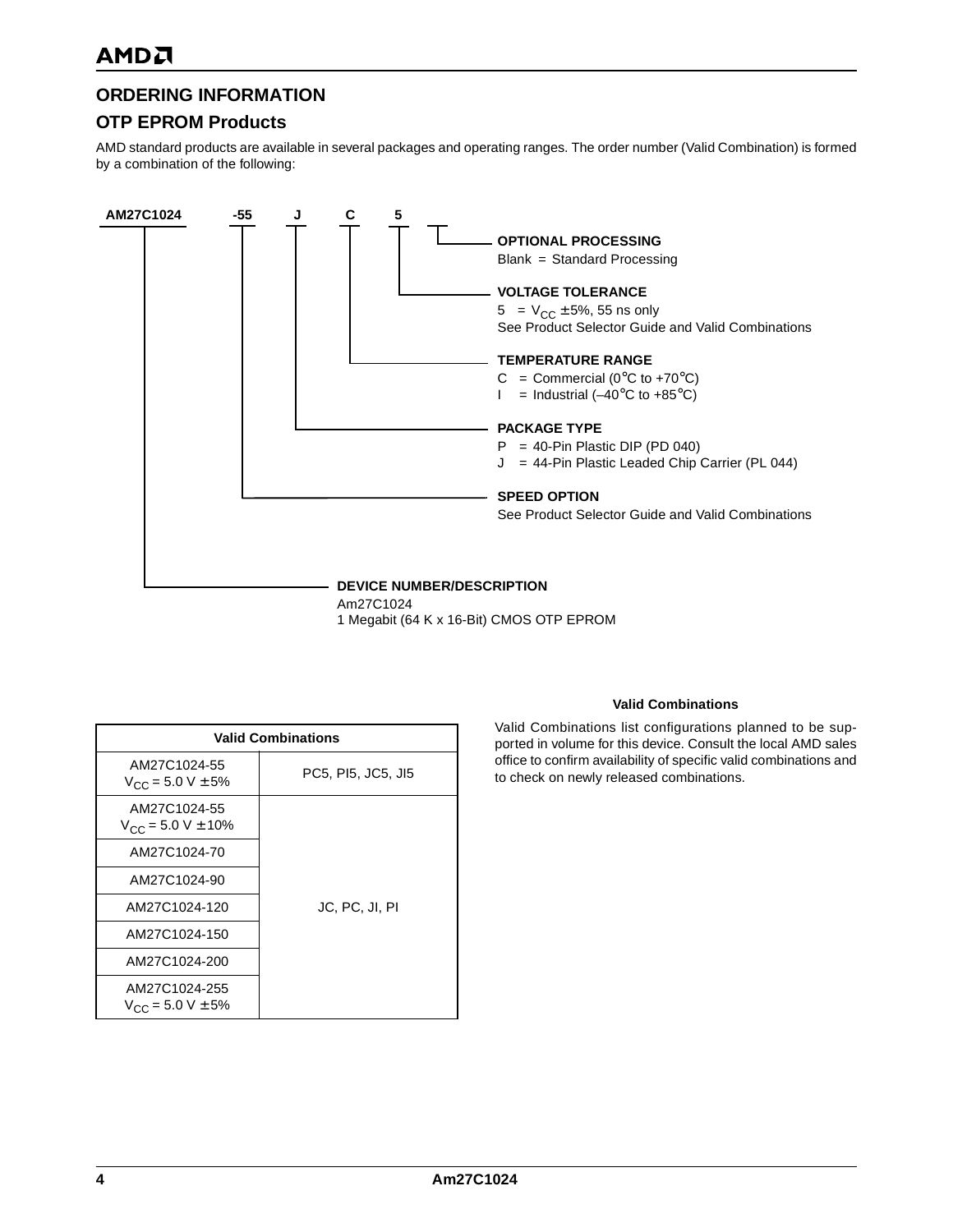## **FUNCTIONAL DESCRIPTION**

## **Device Erasure**

In order to clear all locations of their programmed contents, the device must be exposed to an ultraviolet light source. A dosage of 15 W seconds/cm<sup>2</sup> is required to completely erase the device. This dosage can be obtained by exposure to an ultraviolet lamp—wavelength of 2537 Å—with intensity of 12,000  $\mu$ W/cm<sup>2</sup> for 15 to 20 minutes. The device should be directly under and about one inch from the source, and all filters should be removed from the UV light source prior to erasure.

Note that all UV erasable devices will erase with light sources having wavelengths shorter than 4000 Å, such as fluorescent light and sunlight. Although the erasure process happens over a much longer time period, exposure to any light source should be prevented for maximum system reliability. Simply cover the package window with an opaque label or substance.

## **Device Programming**

Upon delivery, or after each erasure, the device has all of its bits in the "ONE", or HIGH state. "ZEROs" are loaded into the device through the programming procedure.

The device enters the programming mode when 12.75 V  $\pm$  0.25 V is applied to the V<sub>PP</sub> pin, and CE# and PGM# are at  $V_{II}$ .

For programming, the data to be programmed is applied 16 bits in parallel to the data pins.

The flowchart in the Programming section of the EPROM Products Data Book (Section 5, Figure 5-1) shows AMD's Flashrite algorithm. The Flashrite algorithm reduces programming time by using a 100 µs programming pulse and by giving each address only as many pulses to reliably program the data. After each pulse is applied to a given address, the data in that address is verified. If the data does not verify, additional pulses are given until it verifies or the maximum pulses allowed is reached. This process is repeated while sequencing through each address of the device. This part of the algorithm is done at  $V_{CC} = 6.25$  V to assure that each EPROM bit is programmed to a sufficiently high threshold voltage. After the final address is completed, the entire EPROM memory is verified at  $V_{CC} = V_{PP} =$ 5.25 V.

Please refer to Section 5 of the EPROM Products Data Book for additional programming information and specifications.

## **Program Inhibit**

Programming different data to multiple devices in parallel is easily accomplished. Except for CE#, all like inputs of the devices may be common. A TTL low-level program pulse applied to one device's CE# input with  $V_{PP}$  = 12.75 V  $\pm$  0.25 V and PGM# LOW will program that particular device. A high-level CE# input inhibits the other devices from being programmed.

## **Program Verify**

A verification should be performed on the programmed bits to determine that they were correctly programmed. The verify should be performed with OE# and CE# at  $V_{II}$ , PGM# at  $V_{IH}$ , and  $V_{PP}$  between 12.5 V and 13.0 V.

#### **Autoselect Mode**

The autoselect mode provides manufacturer and device identification through identifier codes on DQ0– DQ7. This mode is primarily intended for programming equipment to automatically match a device to be programmed with its corresponding programming algorithm. This mode is functional in the  $25^{\circ}$ C  $\pm$  5°C ambient temperature range that is required when programming the device.

To activate this mode, the programming equipment must force  $V_H$  on address line A9. Two identifier bytes may then be sequenced from the device outputs by toggling address line A0 from  $V_{II}$  to  $V_{IH}$  (that is, changing the address from 00h to 01h). All other address lines must be held at  $V_{II}$  during the autoselect mode.

Byte 0 (A0 =  $V_{II}$ ) represents the manufacturer code, and Byte 1 (A0 =  $V_{H}$ ), the device identifier code. Both codes have odd parity, with DQ7 as the parity bit.

## **Read Mode**

To obtain data at the device outputs, Chip Enable (CE#) and Output Enable (OE#) must be driven low. CE# controls the power to the device and is typically used to select the device. OE# enables the device to output data, independent of device selection. Addresses must be stable for at least  $t_{\text{ACC}}-t_{\text{OF}}$ . Refer to the Switching Waveforms section for the timing diagram.

## **Standby Mode**

The device enters the CMOS standby mode when CE# is at  $V_{CC} \pm 0.3$  V. Maximum  $V_{CC}$  current is reduced to 100 µA. The device enters the TTL-standby mode when CE# is at  $V_{IH}$ . Maximum  $V_{CC}$  current is reduced to 1.0 mA. When in either standby mode, the device places its outputs in a high-impedance state, independent of the OE# input.

## **Output OR-Tieing**

To accommodate multiple memory connections, a two-line control function provides:

- Low memory power dissipation, and
- Assurance that output bus contention will not occur.

CE# should be decoded and used as the primary device-selecting function, while OE# be made a common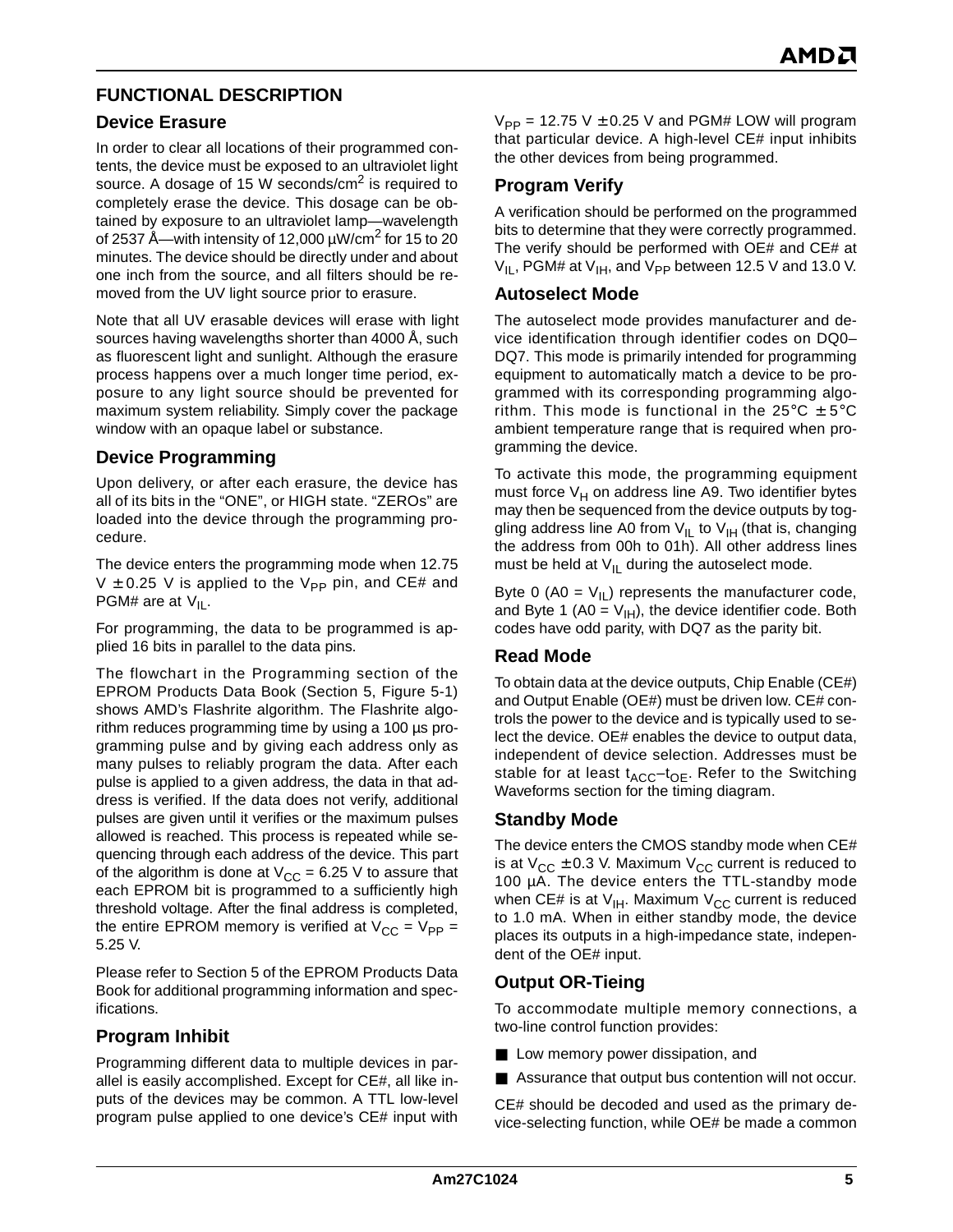## AMDA

connection to all devices in the array and connected to the READ line from the system control bus. This assures that all deselected memory devices are in their low-power standby mode and that the output pins are only active when data is desired from a particular memory device.

## **System Applications**

During the switch between active and standby conditions, transient current peaks are produced on the rising and falling edges of Chip Enable. The magnitude of

## **MODE SELECT TABLE**

these transient current peaks is dependent on the output capacitance loading of the device. At a minimum, a 0.1 µF ceramic capacitor (high frequency, low inherent inductance) should be used on each device between  $V_{\text{CC}}$  and  $V_{\text{SS}}$  to minimize transient effects. In addition, to overcome the voltage drop caused by the inductive effects of the printed circuit board traces on EPROM arrays, a 4.7 µF bulk electrolytic capacitor should be used between  $V_{CC}$  and  $V_{SS}$  for each eight devices. The location of the capacitor should be close to where the power supply is connected to the array.

| MUDL OLLLUT TADLL      |                          |                           |                 |                 |                 |       |          |                |  |  |
|------------------------|--------------------------|---------------------------|-----------------|-----------------|-----------------|-------|----------|----------------|--|--|
| <b>Mode</b>            |                          | CE#                       | OE#             | PGM#            | A <sub>0</sub>  | A9    | $V_{PP}$ | <b>Outputs</b> |  |  |
| Read                   |                          | $V_{IL}$                  | $V_{IL}$        | X               | X               | X     | X        | $D_{OUT}$      |  |  |
| Output Disable         |                          | X                         | $V_{\text{IH}}$ | X               | X               | X     | X        | High Z         |  |  |
| Standby (TTL)          |                          | V <sub>IH</sub>           | X               | X               | X               | X     | X        | High Z         |  |  |
| Standby (CMOS)         |                          | $V_{\text{CC}} \pm 0.3$ V | X               | X               | X               | X     | X        | High Z         |  |  |
| Program                |                          | $V_{IL}$                  | X               | $V_{IL}$        | X               | X     | $V_{PP}$ | $D_{IN}$       |  |  |
| Program Verify         |                          | $V_{IL}$                  | $V_{IL}$        | V <sub>IH</sub> | X               | X     | $V_{PP}$ | $D_{OUT}$      |  |  |
| Program Inhibit        |                          | $V_{IH}$                  | X               | X               | X               | X     | $V_{PP}$ | High Z         |  |  |
| Autoselect<br>(Note 3) | <b>Manufacturer Code</b> | $V_{IL}$                  | $V_{IL}$        | V <sub>IH</sub> | $V_{IL}$        | $V_H$ | X        | 01h            |  |  |
|                        | Device Code              | $V_{IL}$                  | $V_{IL}$        | $V_{\text{IH}}$ | V <sub>IH</sub> | $V_H$ | X        | 8Ch            |  |  |

#### **Notes:**

1.  $V_H$  = 12.0 V  $\pm$  0.5 V.

2.  $X =$  Either  $V_{II}$  or  $V_{IL}$ .

3. A1–A8 and A10–15 =  $V_{II}$ 

4. See DC Programming Characteristics for  $V_{PP}$  voltage during programming.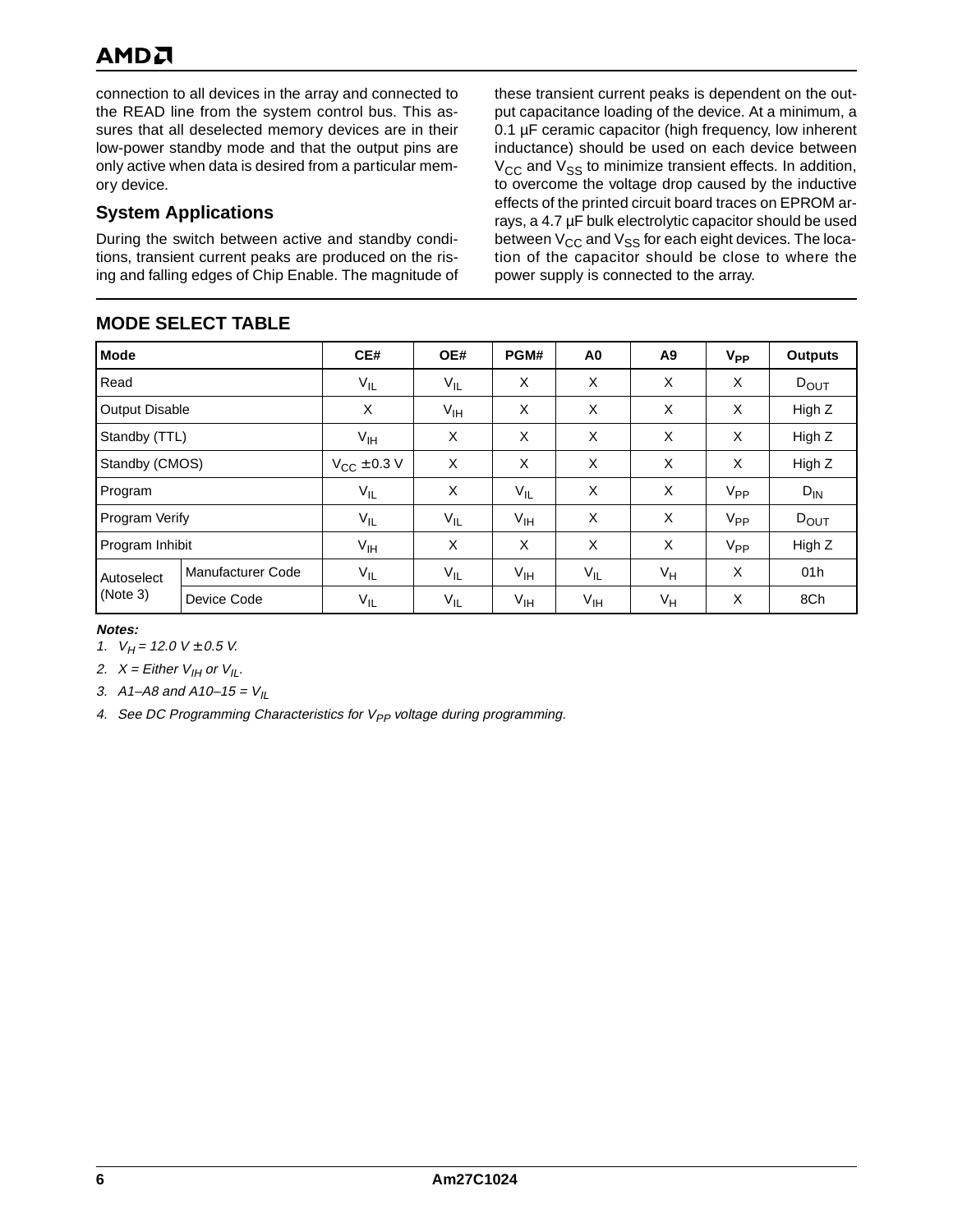## **ABSOLUTE MAXIMUM RATINGS**

| Storage Temperature                                                                     |
|-----------------------------------------------------------------------------------------|
|                                                                                         |
| All Other Products -65°C to +150°C                                                      |
| <b>Ambient Temperature</b>                                                              |
| with Power Applied. -55°C to +125°C                                                     |
| Voltage with Respect to $V_{SS}$                                                        |
| All pins except A9, $V_{\text{PP}}$ , $V_{\text{CC}}$ -0.6 V to $V_{\text{CC}}$ + 0.6 V |
|                                                                                         |
|                                                                                         |
| <b>Notes:</b>                                                                           |

- 1. Minimum DC voltage on input or I/O pins –0.5 V. During voltage transitions, the input may overshoot  $V_{SS}$  to -2.0 V for periods of up to 20 ns. Maximum DC voltage on input and I/O pins is  $V_{CC}$  + 5 V. During voltage transitions, input and I/O pins may overshoot to  $V_{CC}$  + 2.0 V for periods up to 20 ns.
- 2. Minimum DC input voltage on A9 is –0.5 V. During voltage transitions, A9 and  $V_{PP}$  may overshoot  $V_{SS}$  to -2.0 V for periods of up to 20 ns. A9 and  $V_{PP}$  must not exceed +13.5 V at any time.

Stresses above those listed under "Absolute Maximum Ratings" may cause permanent damage to the device. This is a stress rating only; functional operation of the device at these or any other conditions above those indicated in the operational sections of this specification is not implied. Exposure of the device to absolute maximum ratings for extended periods may affect device reliability.

## **OPERATING RANGES**

| <b>Commercial (C) Devices</b>                     |
|---------------------------------------------------|
| Ambient Temperature $(T_A)$ 0°C to +70°C          |
| <b>Industrial (I) Devices</b>                     |
| Ambient Temperature $(T_A)$ -40°C to +85°C        |
| <b>Extended (E) Devices</b>                       |
| Ambient Temperature $(T_A)$ -55°C to +125°C       |
| <b>Supply Read Voltages</b>                       |
| $V_{CC}$ for $\pm$ 5% devices  +4.75 V to +5.25 V |
| $V_{CC}$ for ± 10% devices  +4.50 V to +5.50 V    |
|                                                   |

Operating ranges define those limits between which the functionality of the device is guaranteed.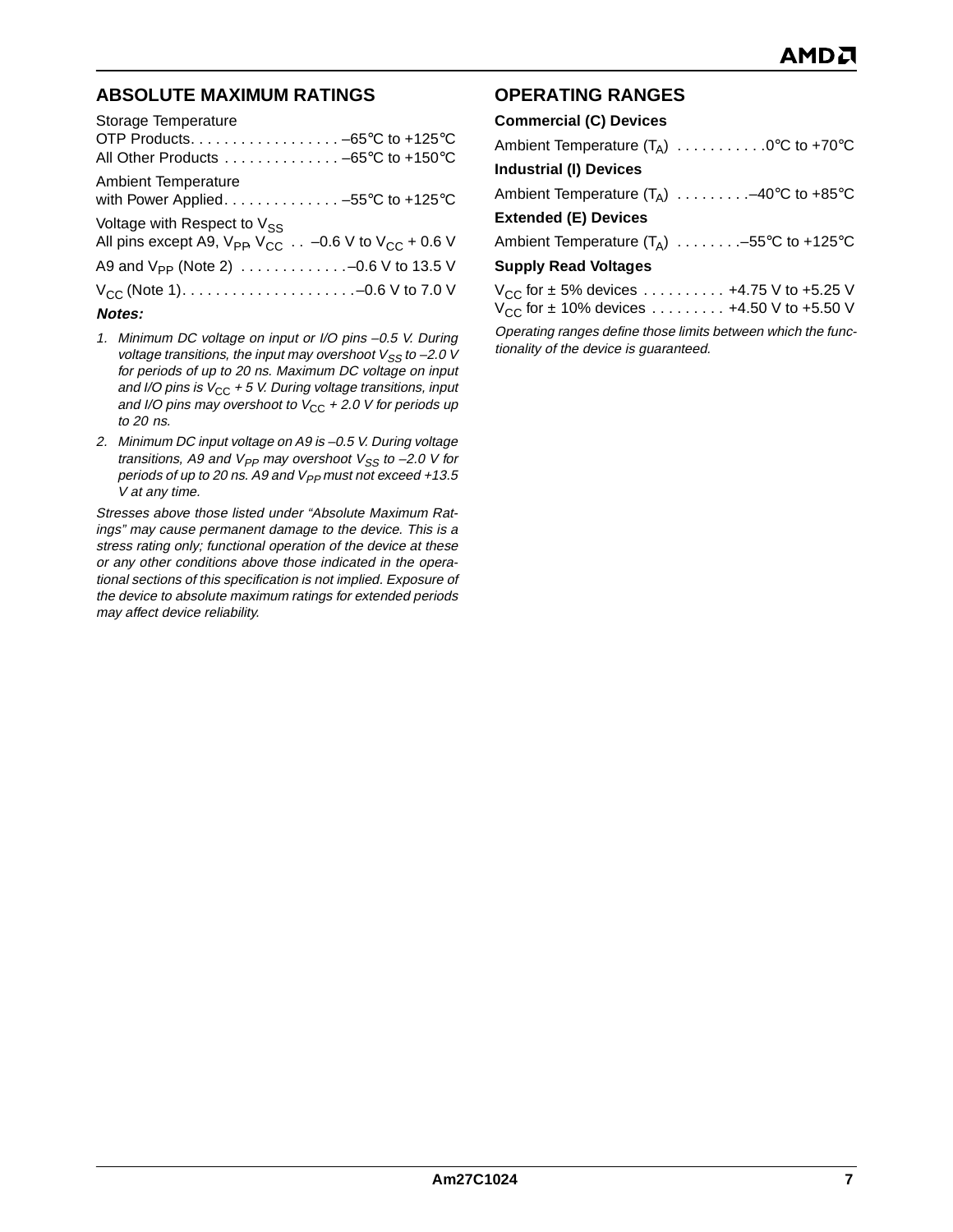## **DC CHARACTERISTICS over operating range (unless otherwise specified)**

| <b>Parameter</b><br>Symbol | <b>Parameter Description</b>                           | <b>Test Conditions</b>                    | Min              | Max    | Unit           |        |
|----------------------------|--------------------------------------------------------|-------------------------------------------|------------------|--------|----------------|--------|
| $V_{OH}$                   | Output HIGH Voltage                                    | $I_{OH} = -400 \mu A$                     |                  | 2.4    |                | V      |
| $V_{OL}$                   | Output LOW Voltage                                     | $I_{OL} = 2.1$ mA                         |                  |        | 0.45           | $\vee$ |
| $V_{\text{IH}}$            | Input HIGH Voltage                                     |                                           |                  | 2.0    | $V_{CC}$ + 0.5 | $\vee$ |
| $V_{IL}$                   | Input LOW Voltage                                      |                                           | $-0.5$           | $+0.8$ | V              |        |
|                            | $V_{IN}$ = 0 V to $V_{CC}$<br>Input Load Current<br>ŀц |                                           | C/I Devices      |        | 1.0            |        |
|                            |                                                        | E Devices                                 |                  | 5.0    | μA             |        |
| $I_{LO}$                   | Output Leakage Current                                 | $V_{\text{OUT}} = 0$ V to $V_{\text{CC}}$ |                  |        | 5.0            | μA     |
| $I_{CC1}$                  | V <sub>CC</sub> Active Current (Note 2)                | $CE# = V_{II}$ , f = 10 MHz,              | C/I Devices      |        | 50             | mA     |
|                            |                                                        | $I_{OUT} = 0$ mA                          | <b>E</b> Devices |        | 60             |        |
| $I_{CC2}$                  | V <sub>CC</sub> TTL Standby Current                    | $CE# = V_{IH}$                            |                  |        | 1.0            | mA     |
| $I_{CC3}$                  | V <sub>CC</sub> CMOS Standby Current                   | $CE# = V_{CC} \pm 0.3 V$                  |                  |        | 100            | μA     |
| $I_{PP1}$                  | V <sub>PP</sub> Supply Current (Read)                  | $CE# = OE# = V_{II}$ , $V_{PP} = V_{CC}$  |                  |        | 100            | μA     |

**Caution**: The device must not be removed from (or inserted into) a socket when  $V_{CC}$  or  $V_{PP}$  is applied.

#### **Notes:**

- 1.  $V_{CC}$  must be applied simultaneously or before  $V_{PP}$  and removed simultaneously or after  $V_{PP}$ .
- 2.  $I_{CC1}$  is tested with OE# =  $V_{IH}$  to simulate open outputs.
- 3. Minimum DC Input Voltage is –0.5 V. During transitions, the inputs may overshoot to –2.0 V for periods less than 20 ns. Maximum DC Voltage on output pins is V<sub>CC</sub> + 0.5 V, which may overshoot to V<sub>CC</sub> + 2.0 V for periods less than 20 ns.





06780J-6



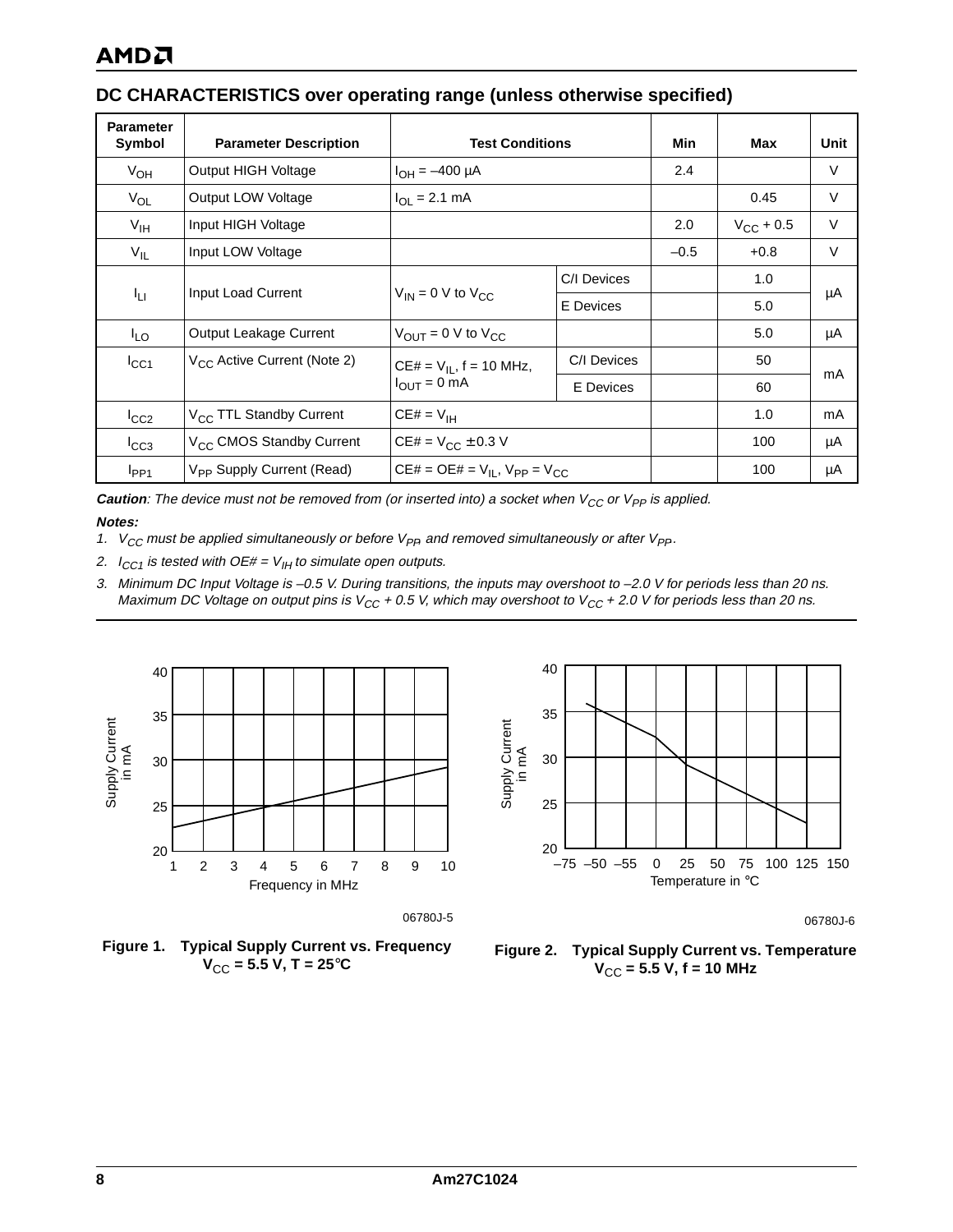## <span id="page-8-0"></span>**TEST CONDITIONS**



06780J-7

#### **Figure 3. Test Setup**

| <b>Test Condition</b>                                                  | -55         | All<br>others |    |  |  |
|------------------------------------------------------------------------|-------------|---------------|----|--|--|
| Output Load                                                            | 1 TTL gate  |               |    |  |  |
| Output Load Capacitance, C <sub>1</sub><br>(including jig capacitance) | 30          | 100           | рF |  |  |
| Input Rise and Fall Times                                              | $\leq 20$   | ns            |    |  |  |
| Input Pulse Levels                                                     | $0.0 - 3.0$ | $0.45 - 2.4$  | v  |  |  |
| Input timing measurement<br>reference levels                           | 1.5         | 0.8, 2.0      |    |  |  |
| Output timing measurement<br>reference levels                          | 1.5         | 0.8, 2.0      |    |  |  |

#### **Table 1. Test Specifications**

**SWITCHING TEST WAVEFORM**





**Note:** For  $C_L = 30$  pF.

**Note:** For  $C_L = 100$  pF.

06780J-8

## **KEY TO SWITCHING WAVEFORMS**

| <b>WAVEFORM</b> | <b>INPUTS</b>                    | <b>OUTPUTS</b>                               |  |  |  |  |  |
|-----------------|----------------------------------|----------------------------------------------|--|--|--|--|--|
|                 | Steady                           |                                              |  |  |  |  |  |
|                 |                                  | Changing from H to L                         |  |  |  |  |  |
|                 |                                  | Changing from L to H                         |  |  |  |  |  |
|                 | Don't Care, Any Change Permitted | Changing, State Unknown                      |  |  |  |  |  |
|                 | Does Not Apply                   | Center Line is High Impedance State (High Z) |  |  |  |  |  |

KS000010-PAL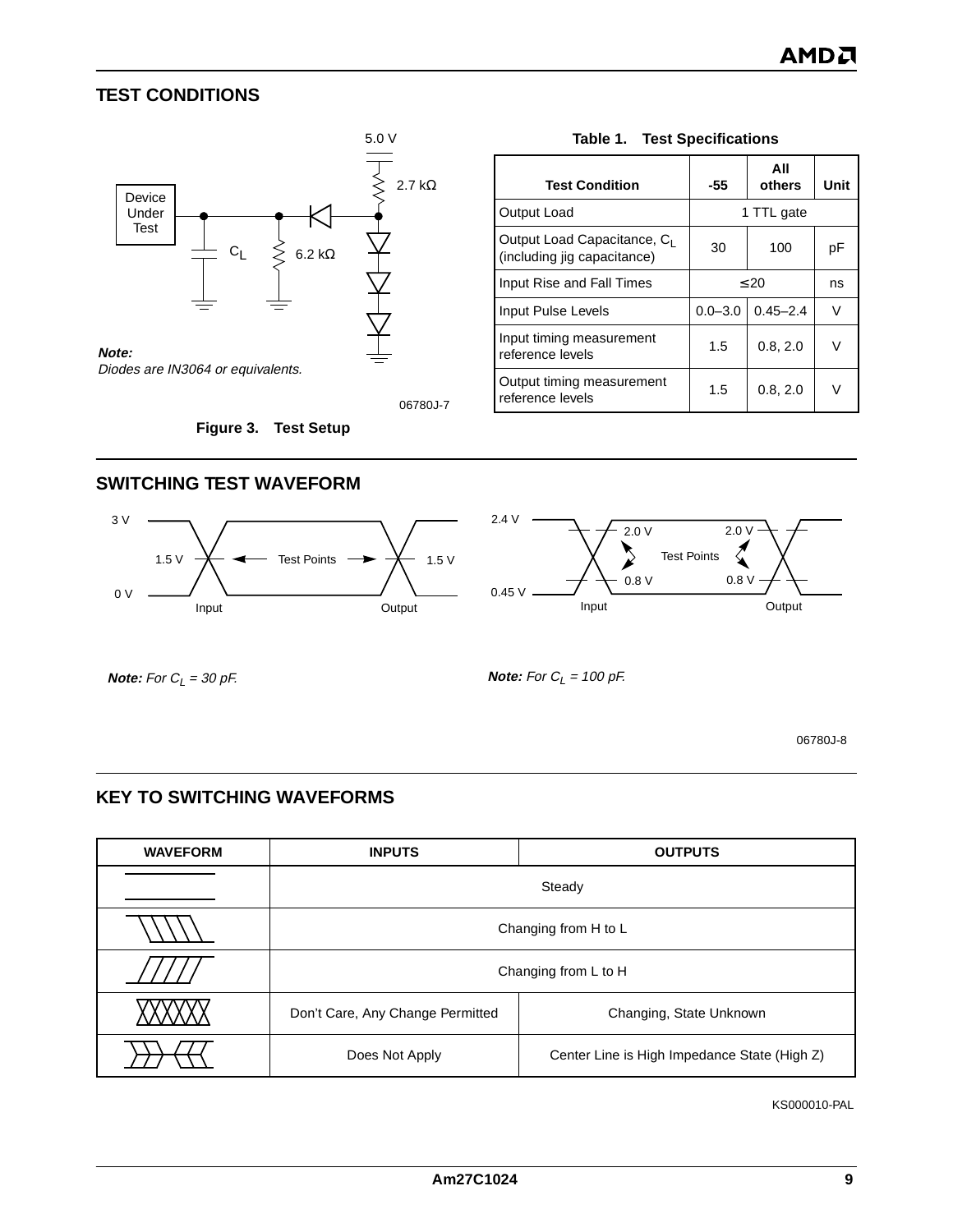## **AC CHARACTERISTICS**

|                                        | <b>Parameter Symbols</b>    |                                                                                              | Am27C1024             |            |          |       |          |        |          |          |          |      |
|----------------------------------------|-----------------------------|----------------------------------------------------------------------------------------------|-----------------------|------------|----------|-------|----------|--------|----------|----------|----------|------|
| <b>JEDEC</b>                           | <b>Standard</b>             | <b>Description</b>                                                                           | <b>Test Setup</b>     |            | $-55$    | $-70$ | -90      | $-120$ | $-150$   | $-200$   | $-255$   | Unit |
| t <sub>AVOV</sub>                      | <sup>t</sup> ACC            | <b>Address to Output Delay</b>                                                               | CE#<br>$OE# = V_{II}$ | Max        | 55       | 70    | 90       | 120    | 150      | 200      | 250      | ns   |
| $t_{\text{ELQV}}$                      | $t_{\text{CE}}$             | Chip Enable to Output Delay                                                                  | $OE# = VII$           | Max        | 55       | 70    | 90       | 120    | 150      | 200      | 250      | ns   |
| t <sub>GLQV</sub>                      | $t_{OE}$                    | Output Enable to Output Delay $CE# = V_{II}$                                                 |                       | Max        | 40       | 40    | 45       | 50     | 65       | 75       | 75       | ns   |
| <sup>t</sup> EHQZ<br>t <sub>GHQZ</sub> | $t_{\text{DF}}$<br>(Note 2) | Chip Enable High or Output<br>Enable High to Output High Z.<br><b>Whichever Occurs First</b> |                       | Max        | 30       | 30    | 40       | 50     | 50       | 50       | 50       | ns   |
| $t_{AXQX}$                             | $t_{\text{OH}}$             | Output Hold Time from<br>Addresses, CE# or OE#,<br><b>Whichever Occurs First</b>             |                       | <b>Min</b> | $\Omega$ | 0     | $\Omega$ | 0      | $\Omega$ | $\Omega$ | $\Omega$ | ns   |

**Caution:** Do not remove the device from (or insert it into) a socket or board that has  $V_{PP}$  or  $V_{CC}$  applied.

#### **Notes:**

- 1. V<sub>CC</sub> must be applied simultaneously or before V<sub>PR</sub> and removed simultaneously or after V<sub>PP</sub>
- 2. This parameter is sampled and not 100% tested.
- 3. Switching characteristics are over operating range, unless otherwise specified.
- 4. See [Figure 3](#page-8-0) and [Table 1](#page-8-0) for test specifications.

## **SWITCHING WAVEFORMS**



#### **Notes:**

- 1. OE# may be delayed up to  $t_{ACC} t_{OE}$  after the falling edge of the addresses without impact on  $t_{ACC}$ .
- 2.  $t_{DF}$  is specified from OE# or CE#, whichever occurs first.

## **PACKAGE CAPACITANCE**

|                         | <b>Parameter</b><br><b>Description</b> |                        | CDV040 |     | <b>PD 040</b> |     | <b>PL 044</b> |            |      |
|-------------------------|----------------------------------------|------------------------|--------|-----|---------------|-----|---------------|------------|------|
| <b>Parameter Symbol</b> |                                        | <b>Test Conditions</b> | Typ    | Max | Typ           | Max | Typ           | <b>Max</b> | Unit |
| $C_{IN}$                | Input Capacitance                      | $V_{IN} = 0$           |        | 12  |               | 12  | 8             | 10         | рF   |
| ∿ουτ                    | Output Capacitance                     | $V_{\text{OUT}} = 0$   | 12     | 14  | 11            | 14  | 11            | 14         | рF   |

#### **Notes:**

- 1. This parameter is only sampled and not 100% tested.
- 2.  $T_A = +25^{\circ}C, f = 1$  MHz.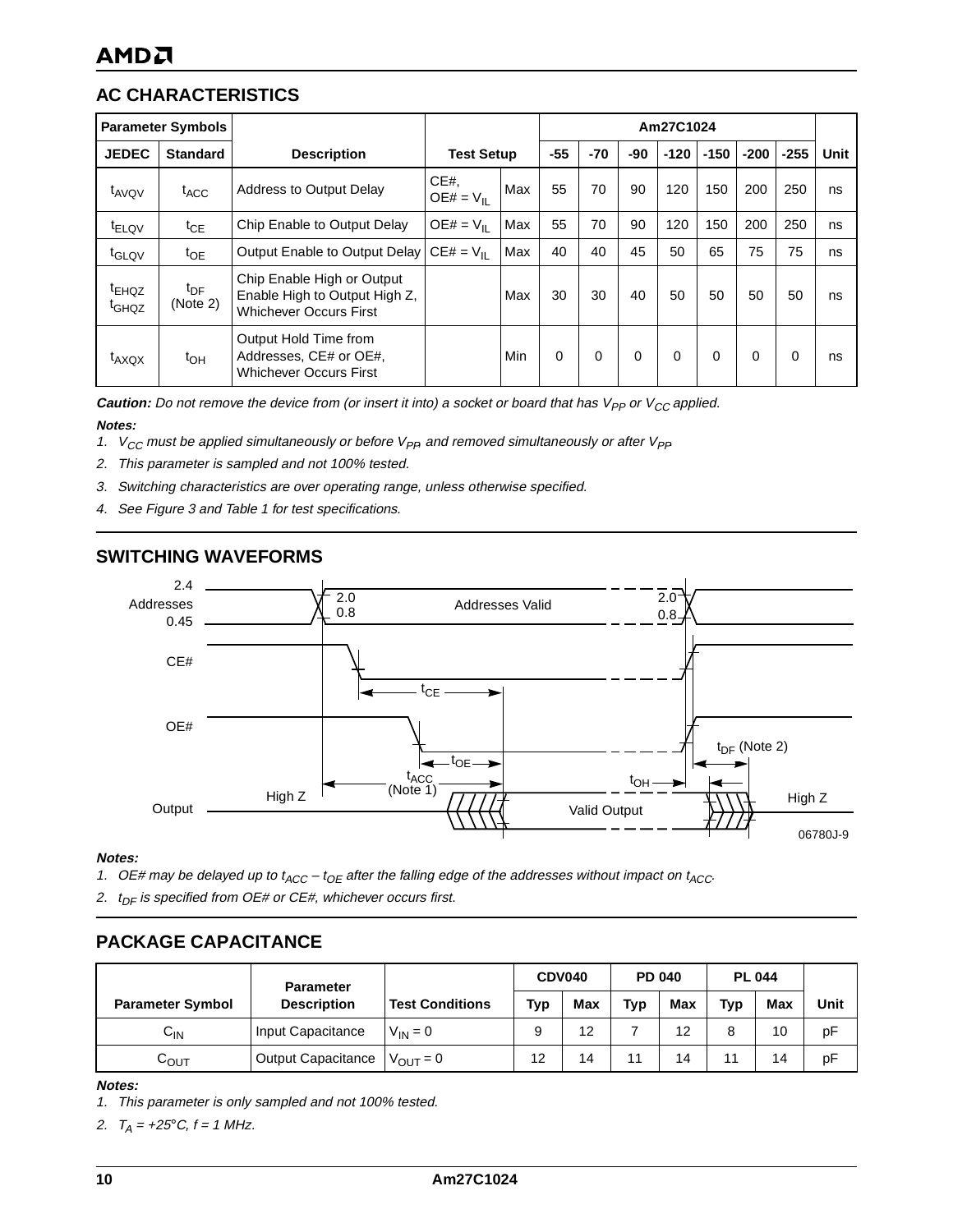## **PHYSICAL DIMENSIONS\***

## **CDV040—40-Pin Ceramic Dual In-Line Package, UV Lens (measured in inches)**



\* For reference only. BSC is an ANSI standard for Basic Space Centering.

## **PD 040—40-Pin Plastic Dual In-Line Package (measured in inches)**